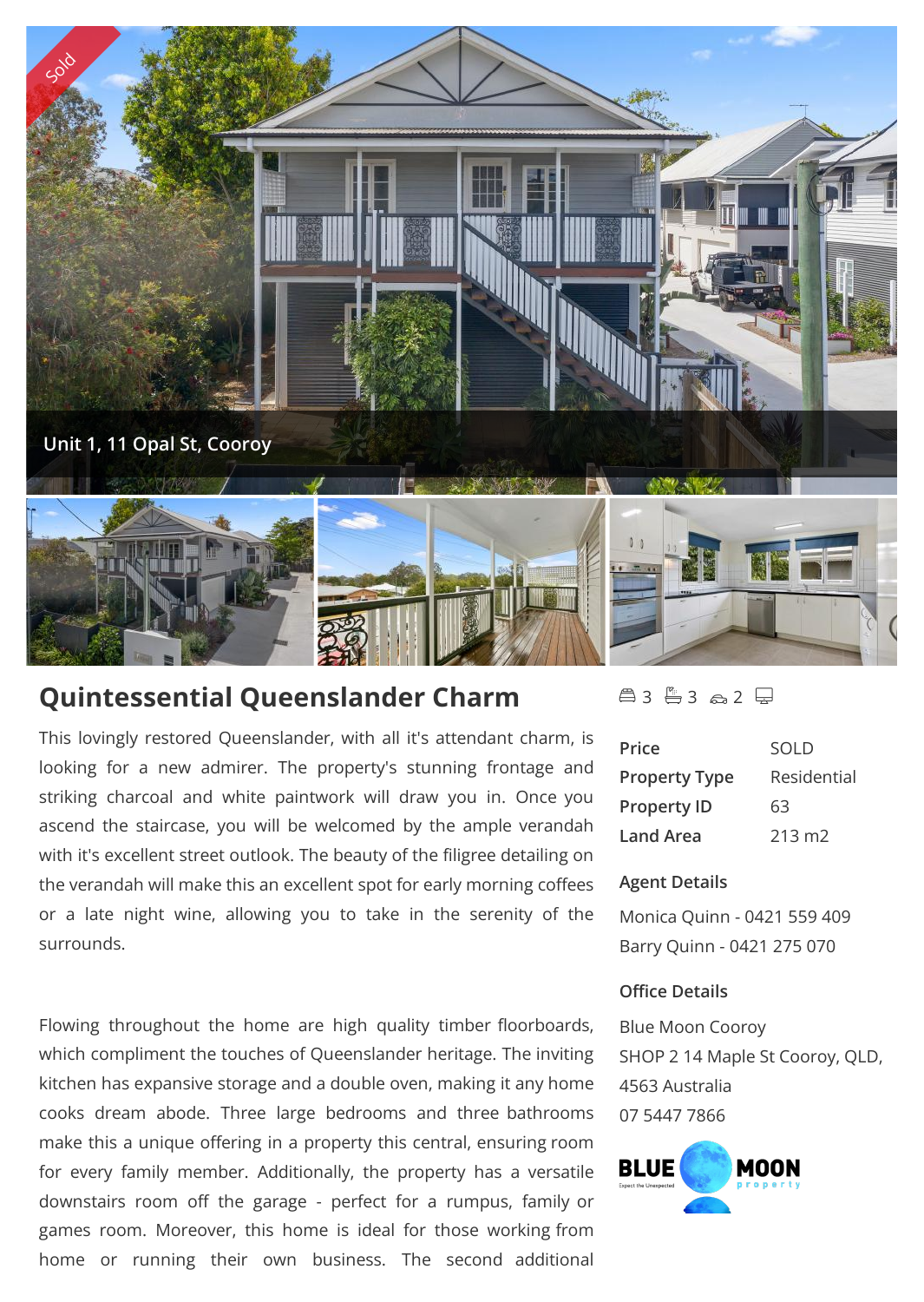downstairs space could easily make a office or studio, with it's own bathroom and side access.

Fans and A/C units throughout the property ensure your year-round comfort.

The fact that this property is the sole freestanding townhouse in the complex means your utmost privacy is ensured. The oasis-like feeling of the home is reinforced by the fully fenced, easy to manage front yard and gardens running along the sides of the home. A second paved courtyard at the back of the home means you have a variety of outdoor entertainment spaces.

The appeal of this character home is rivaled only by its prime location in the heart of the quant township of Cooroy. Located a short walk from the following locations, this property is perfect for those who love a central location and a strong community atmosphere:

- Cooroy State School (620m)
- Noosa District High School (780m)
- Noosa Christian College (1.41km)
- Supra IGA (700m)
- Cooroy Family Practice (700m)
- Copperhead Brewery (350m)
- Noosa Main Beach (20km, 25 mins)

Located in a peaceful complex characterized by shared veggie gardens and friendly neighbors, this property represents the desired Queenslander lifestyle with all the conveniences of central living.

#### **Inspections:**

#### *Saturday 12.2.22 @ 9:30-10:00am*

If you would like to register for this inspection please head to this link and fill out all required details (please copy and paste this link into your browser): https://www.bluemooncooroy.com/ofi/51/register

**NB:** access to this inspection **will not be possible** unless prior registration has occurred. All inspection attendees must also wear a mask while at the inspection and sign in.